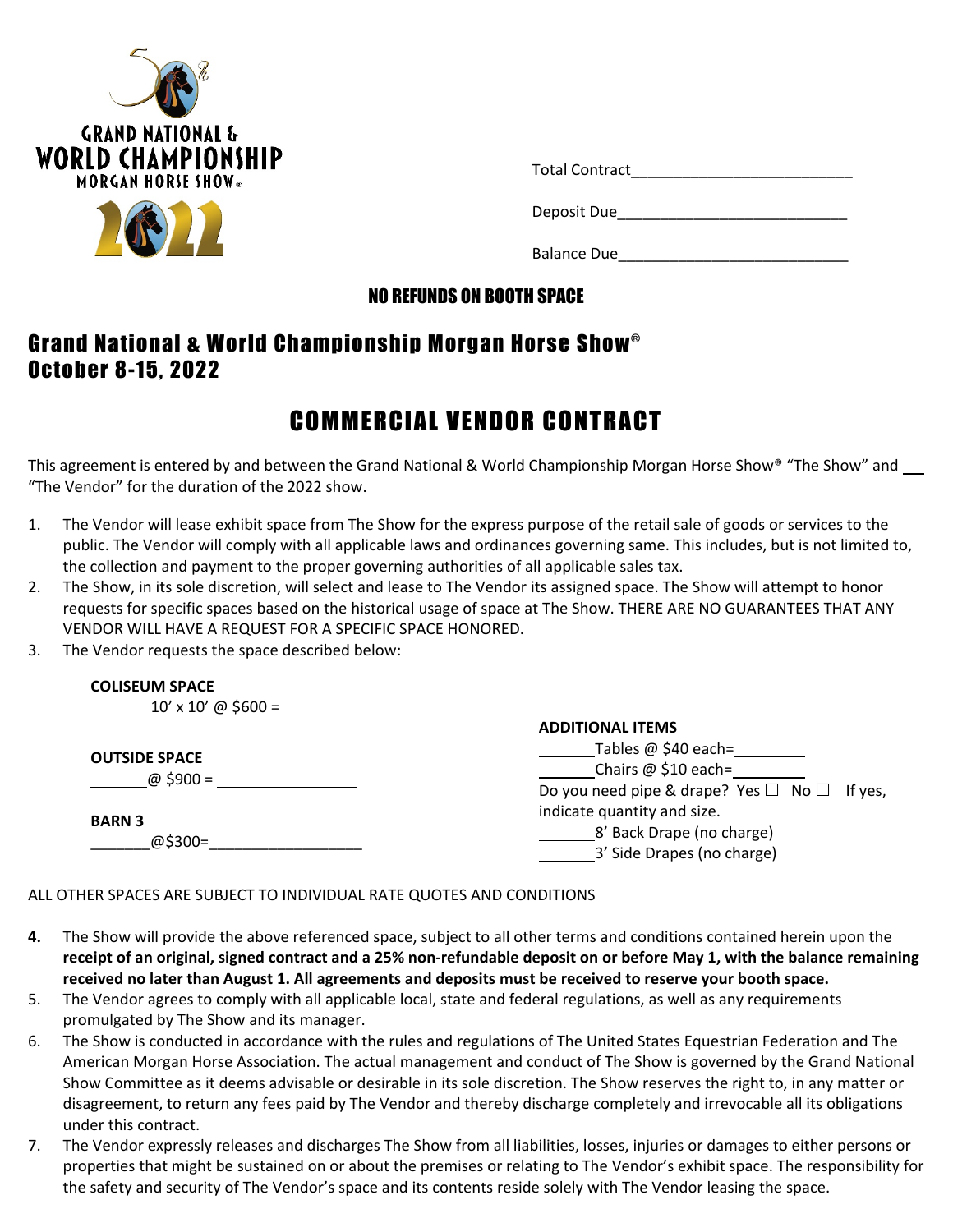| 8. Check-in day is Thursday, October 6 and Friday October 7, 2022.                                                                                                                                                               |                                                             |  |
|----------------------------------------------------------------------------------------------------------------------------------------------------------------------------------------------------------------------------------|-------------------------------------------------------------|--|
|                                                                                                                                                                                                                                  |                                                             |  |
| Website                                                                                                                                                                                                                          |                                                             |  |
|                                                                                                                                                                                                                                  |                                                             |  |
| Read and agreed to by:                                                                                                                                                                                                           |                                                             |  |
| and the control of the control of the control of the control of the control of the control of the control of the<br>The Vendor                                                                                                   | Date                                                        |  |
| Read and agreed to by:                                                                                                                                                                                                           |                                                             |  |
| The Show                                                                                                                                                                                                                         | Date                                                        |  |
|                                                                                                                                                                                                                                  | <b>VENDOR INFORMATION</b>                                   |  |
| Name and the contract of the contract of the contract of the contract of the contract of the contract of the contract of the contract of the contract of the contract of the contract of the contract of the contract of the c   |                                                             |  |
|                                                                                                                                                                                                                                  |                                                             |  |
|                                                                                                                                                                                                                                  |                                                             |  |
|                                                                                                                                                                                                                                  |                                                             |  |
|                                                                                                                                                                                                                                  | <b>METHOD OF PAYMENT</b>                                    |  |
| □ Check Enclosed #____________(MAKE CHECKS PAYABLE TO GNWCMHS)                                                                                                                                                                   |                                                             |  |
| □ Visa □ MasterCard □ Discover □ American Express                                                                                                                                                                                |                                                             |  |
|                                                                                                                                                                                                                                  |                                                             |  |
|                                                                                                                                                                                                                                  |                                                             |  |
|                                                                                                                                                                                                                                  |                                                             |  |
|                                                                                                                                                                                                                                  |                                                             |  |
| Billing Address for card<br>expansion of the contract of the contract of the contract of the contract of the contract of the contract of the contract of the contract of the contract of the contract of the contract of the con |                                                             |  |
| credit card                                                                                                                                                                                                                      | <u> 1989 - Johann Stoff, Amerikaansk politiker (* 1908)</u> |  |
| I authorize the Grand National & World Championship Morgan Horse Show to charge \$____________to the above referenced                                                                                                            |                                                             |  |